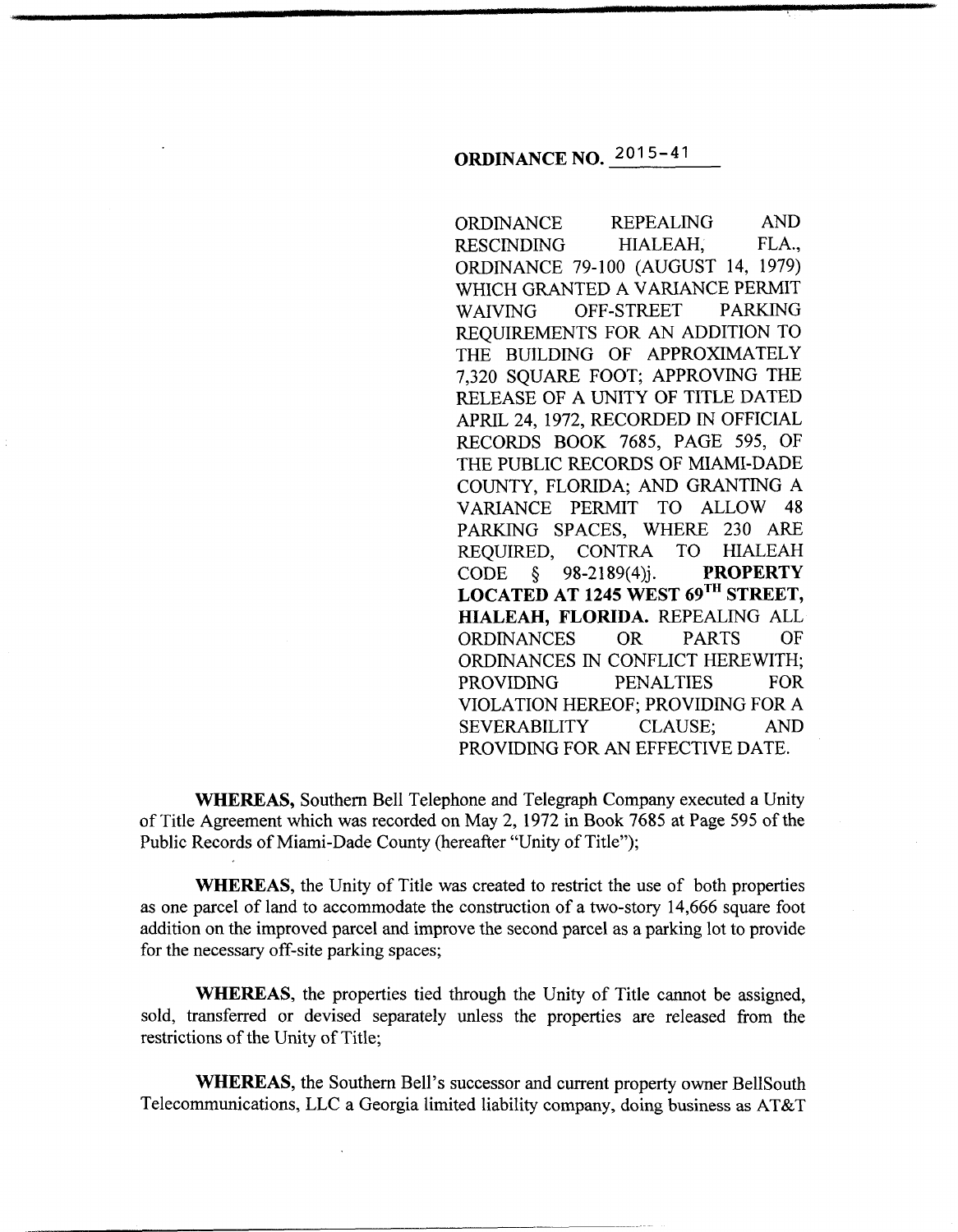Florida (hereafter "AT&T"), desires to own, use, and maintain the properties as two separate parcels of land, independent of each other and therefore desires a release from the Unity of Title;

WHEREAS, the property located at 1245 West 69<sup>th</sup> Street will not satisfy minimum parking requirements for the uses permitted on site without the parking spaces currently located on the other property;

**WHEREAS,** AT&T proffered a Declaration of Restrictive Covenants limiting the number of persons reporting to work at the Property to a maximum of thirty (30) at any given time on any given day, such that no more than thirty (30) of the forty-eight (48) available parking spaces shall be used by persons, at any time, on any day, during regular business hours to perform the work and operations or carry out the business of AT&T at the Property, and further restricting the use of the Property to the storage, installation and maintenance of telecommunications equipment and facilities only, to which the City accepts; and

**WHEREAS,** AT&T the Planning and Zoning Board at its meeting of March 25, 2015, recommended denial of this ordinance.

NOW, THEREFORE, BE IT ORDAINED BY THE MAYOR AND THE CITY COUNCIL OF THE CITY OF HIALEAH, FLORIDA, THAT:

**Section 1:** The foregoing facts and recitations contained in the preamble to this ordinance are hereby adopted and incorporated by reference as if fully set forth herein.

**Section 2:** The City Council hereby approves the release of the Unity of Title recorded on May 2, 1972 in Book 7685 at Page 595 of the Public Records of Miami-Dade County, and authorizes the Mayor and the City Clerk, as attesting witness, to execute all instruments necessary to release the Unity of Title.

**Section 3:** The below-described property is hereby granted a variance permit to allow forty-eight ( 48) parking spaces, where two hundred and thirty are required, contra to Hialeah Code § 98-2189(4)(j) which provide in pertinent part: "Off-street parking shall be provided in accordance with the following minimum standards .. *. (4) CBD central*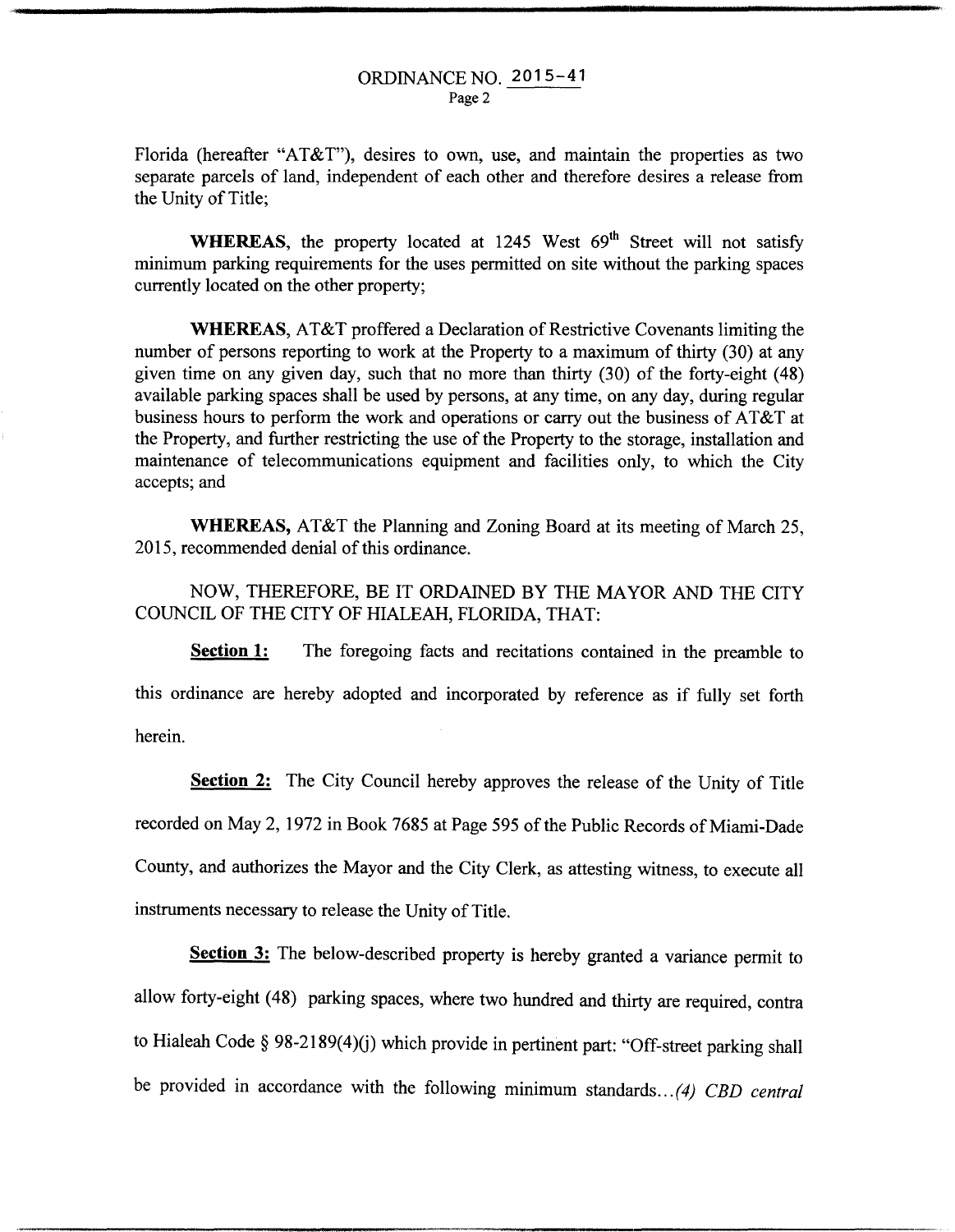#### ORDINANCE NO. 2015-41 Page 3

*business district and CR commercial-residential zoning districts.* j. *Mixed commercialresidential use.* The parking spaces required for the residential component shall be governed by the requirements of the R-3-8 multifamily zoning district and the parking spaces for the commercial component shall be governed by one-half of the CBD central business district zoning district requirements for the applicable commercial uses." Property located at 1245 West 69<sup>th</sup> Street, Hialeah, Miami-Dade County, Florida and legally described as follows:

> THAT PORTION OF TRACTS 6 AND 7 SE 1/4 OF SECTION 26, TOWNSHIP 52 SOUTH, RANGE 40 EAST, CHAMBERS LAND COMPANY SUBDIVISION, ACCORDING TO THE PLAT THEREOF RECORDED IN PLAT BOOK 2, PAGE 68 OF THE PUBLIC RECORDS OF MIAMI-DADE COUNTY, FLORIDA, LYING WITHIN THE FOLLOWING DESCRIBED PARCEL OF LANDS:

> BEGIN AT A POINT ON THE EAST LINE OF THE SE 114 OF SAID SECTION 26, SAID POINT BEING 510.08 FEET NORTHERLY FROM THE SOUTHEAST CORNER OF SAID SECTION 26; THENCE RUN N2°20 '27W 325.02 FEET ALONG THE EAST BOUNDARY OF SAID SECTION 26, TO A POINT, THENCE RUN S89°54'11 'W 260.05 FEET, ALONG A LINE THAT IS PARALLEL TO THE SOUTH BOUNDARY OF SAID SECTION 26, TO A POINT; THENCE RUN S2°20'27'E 325.02 FEET, ALONG A LINE THAT IS PARALLEL TO THE EAST BOUNDARY OF SAID SECTION 26 TO A POINT; THENCE RUN N89°54'11 'E 260.05 FEET ALONG A LINE THAT IS PARALLEL TO THE SOUTH BOUNDARY OF SAID SECTION 26 TO THE POINT OF BEGINNING, LESS THE EAST 35 FEET, THE SOUTH 25 FEET AND THE WEST 25 FEET FOR ROAD PURPOSES.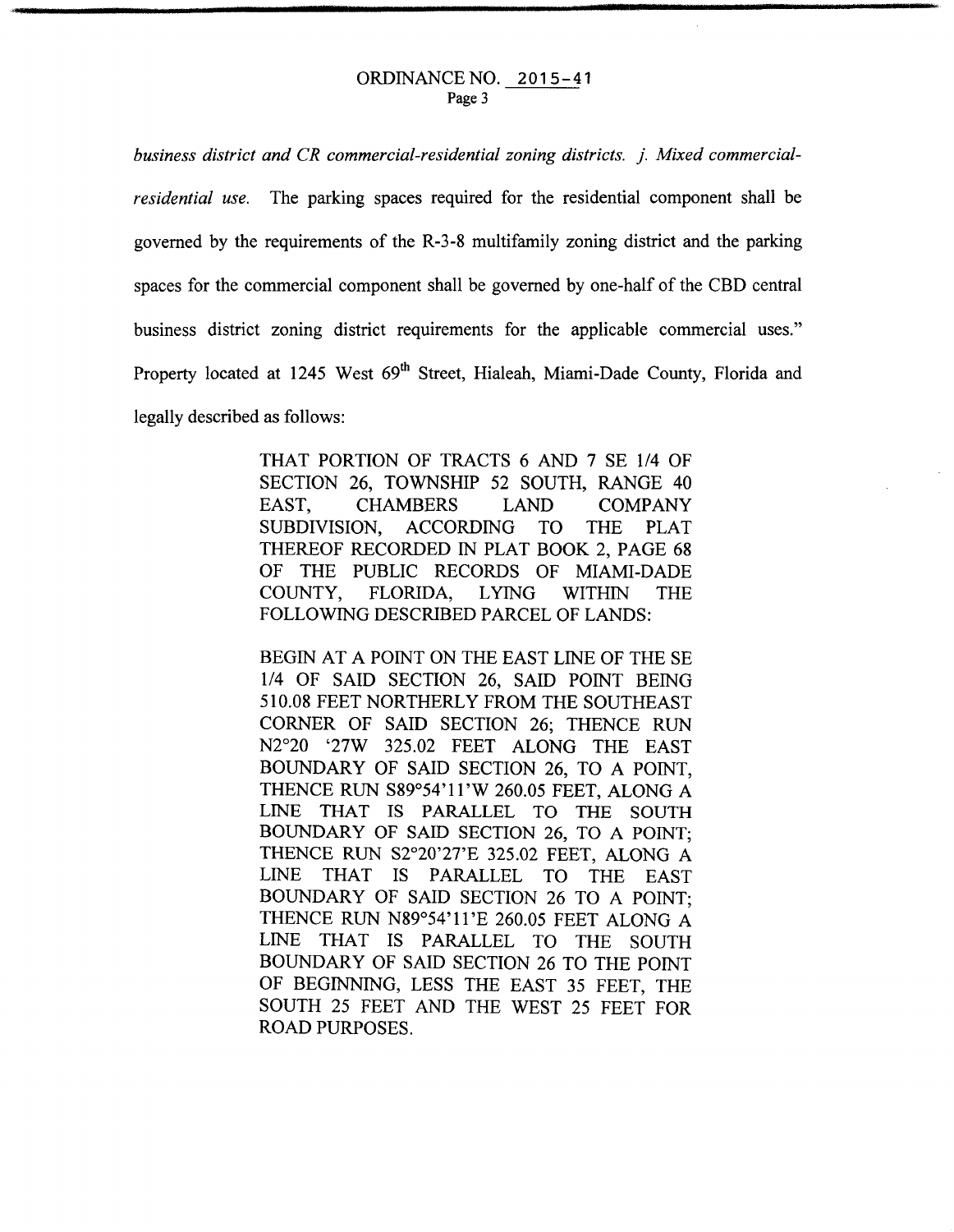#### ORDINANCE NO. 2015-41 Page 4

#### **Section 4: Repeal of Ordinances in Conflict.**

All ordinances or parts of ordinances in conflict herewith are hereby repealed to the extent of such conflict.

**Section 5: Penalties.** Every person violating any provision of the Code or any ordinance, rule or regulation adopted or issued in pursuance thereof shall be. assessed a civil penalty not to exceed \$500.00 within the discretion of the court or administrative tribunal having jurisdiction. Each act of violation and each day upon which any such violation shall occur shall constitute a separate offense. In addition to the penalty prescribed above, the city may pursue other remedies such as abatement of nuisance, injunctive relief, administrative adjudication and revocation of licenses or permits.

## **Section 6: Additional Penalties upon Violation of the Conditions of** Use **and/or Declaration of Restrictive Covenants.**

Any change of the terms and conditions of the use identified in this ordinance and as provided in the Declaration of Restrictive Covenants, will cause a revocation of the parking variance and AT&T shall become subject to the parking regulations then in effect in the City of Hialeah and the City is authorized to withhold any future permits, refuse to make any inspections or grant any approval, until such time as there is compliance with this ordinance and the Declaration of Restrictive Covenants.

### **Section 7: Severability Clause.**

If any phrase, clause, sentence, paragraph or section of this ordinance shall be declared invalid or unconstitutional by the judgment or decree of a court of competent jurisdiction, such invalidity or unconstitutionality shall not affect any of the remaining phrases, clauses, sentences, paragraphs or sections of this ordinance.